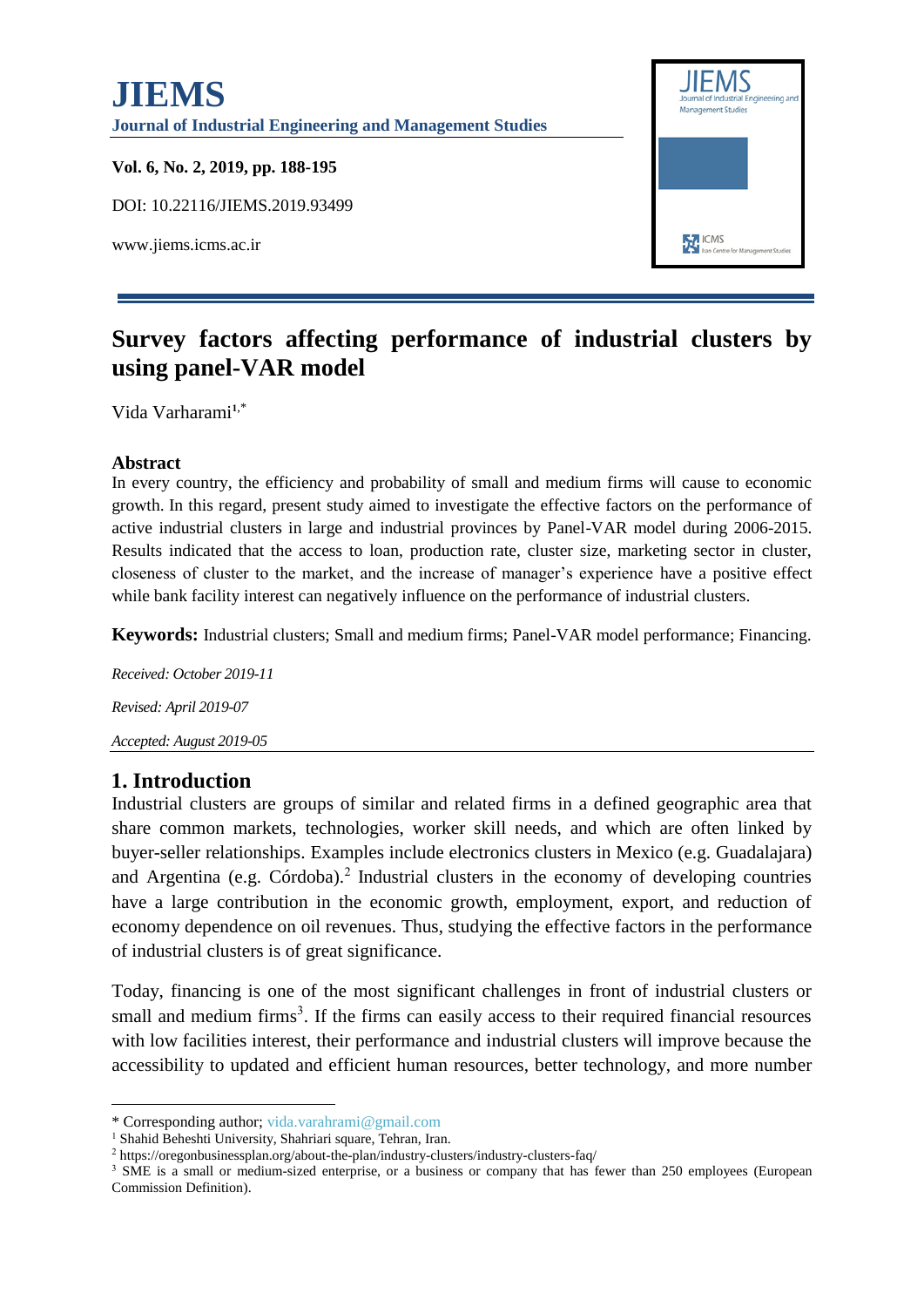of machineries will be achieved. The present study aimed at investigating the effective factors in the performance of industrial clusters in large and industrial provinces of Iran and focused on the active industrial clusters of provinces during 2006-2015. For this purpose, the Panel-VAR model was used for modeling and fitting.

This study has a great significant because most recent studies indicated the critical role of industrial clusters on economic growth and expansion of countries. But, identifying the effective factors in the performance of such clusters and making efforts to remove their inefficiency are so important. Section 2 explains the theoretical foundations and section 3 deals with research background. The 4 section presents the method and the 5 section provides the model and data analysis. Section 6 deals with the conclusion and presents the strategic recommendations.

## **3. Theoretical foundations**

Small and medium firms, as the components of industrial clusters, have a vital role in the economic flourishing of every country and the study of their performance is highly significant. The variable "performance" is mentioned with various interpretations such as annual profit, annual revenue, or human resource employment growth. In this study, performance refers to the annual profit of firms.

In general, the factors affecting the performance of firms can be divided into three groups of "characteristics of entrepreneur", "characteristics of SME", and "contextual variables" (Indarti and Langenberg, 2004). This study attempted to select at least one effective factor from each group due to the available data and conditions of industrial clusters. In this regard, the variables of access to loan, marketing sector, cluster location, and bank facilities interest were selected as contextual variables while the production rate and cluster size were selected as the characteristics of entrepreneur. Finally, the variable "location" should be briefly explained. Location refers to the definitions such as the distance from firm to financial institutions, from firm to market, and from scientific centers and technology. In this study, the closeness or far distance of firms to the current market was considered by the authors.

In this study, the effectiveness of the above-mentioned variables on the access of active small and medium firms in the country was considered.

## **3. Review of literature**

Based on the study of Indarti and Langenberg (2004) on 100 small and medium firms in Indonesia, the factors affecting the performance of firms were identified. The study results indicated that marketing, technology, and capital rate have positive effect but rules play a negative effect on business success. Audretsch and Dohs (2007) evaluated the variable of location in efficiency. The obtained results showed that locating the firms and industrial clusters had a significant effect on the efficiency and promotion of firms than the science and knowledge resources.

Halkos and Tzeremes (2010) studied different levels for the performance and efficiency of small and medium firms. This study was conducted on 353 firms with foreign ownership in Greece and the results indicated that the foreign ownership rate had a positive effect on the performance of small and medium firms. Smolarski and Kut (2011) considered the capital rate and access to financial resources as the effective factors in the performance of firms.

Chittithaworn, et al. (2011) conducted a study on the effective factors in the success of small and medium firms in Thailand. The regression analysis results indicated that firm, customer, market, business method, financial resources, and external environment have the maximum role in the efficiency of small and medium firms.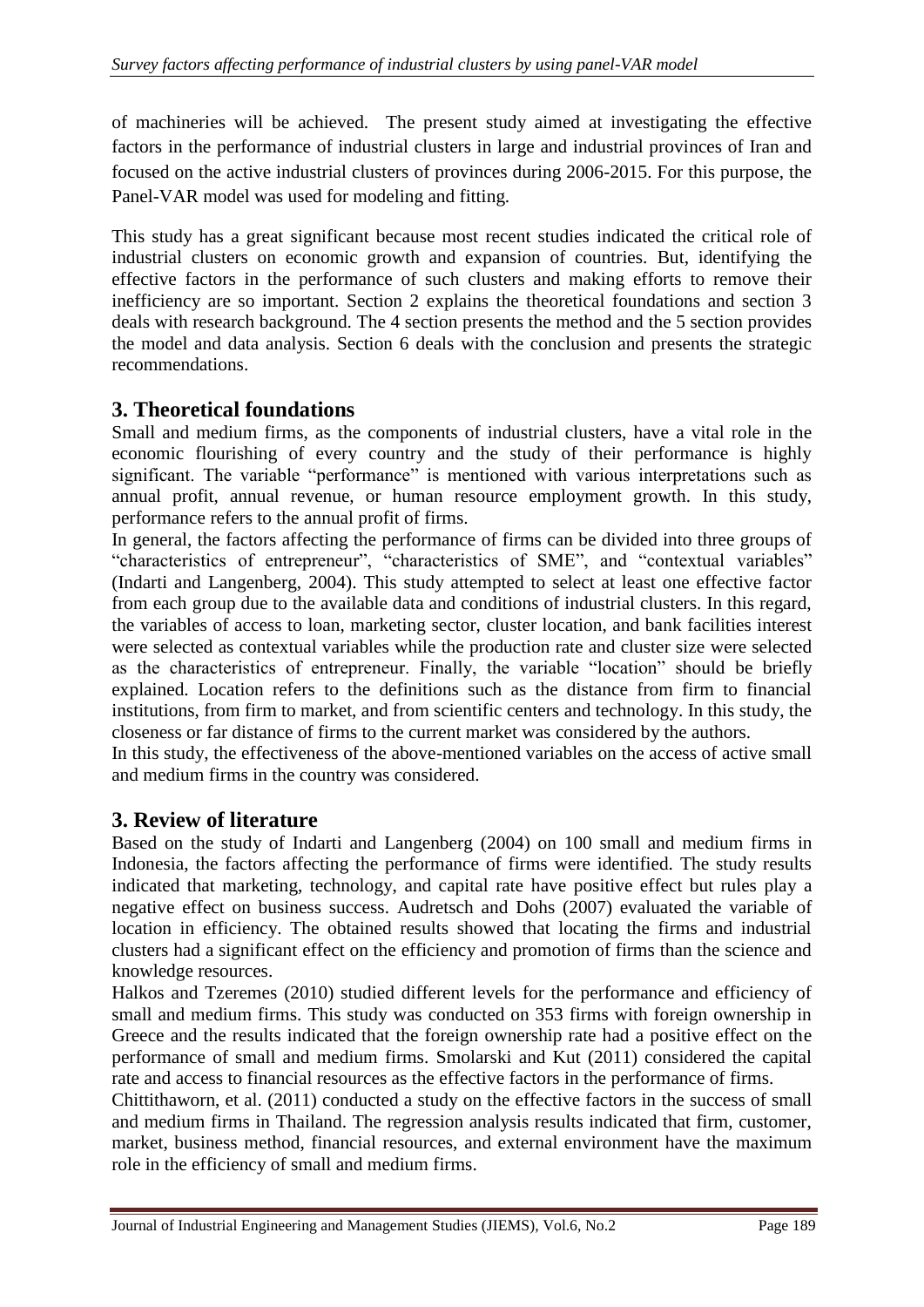Mansouri, et al. (2011) concluded that an attention to the development of SMEs in the laws and regulations of developed countries was observed in form of implementing the models such as cluster development model due to the rapid and often unpredictable changes in the world trade markets and the emergence of new rules and regulations in these markets. The industrial cluster model considering the macro criteria such as GDP growth, employment, exports and poverty eradication attracted the attention of policy makers and governments. Hence, the analysis and evaluation of industrial clusters in order to find the weaknesses and advantages of clusters and provide a criterion for achieving the best performance of similar development projects becomes critical. Therefore, this study emphasized the concept of industrial cluster and the performance of industrial clusters at different times was evaluated using the data envelopment analysis method in the industry field.

Jasra, et al. (2012) examined the key factors in the success and efficiency of small and medium firms in Pakistan. The target population of this study included the small and medium firms in different fields from services to production. The sample size included 250 different firms. The results indicated that the access to financial resources was the most significant factor affecting the success of firms' business.

Riahi (2013) identified the critical factors of success in small and medium industries' development project in form of industrial clusters in Iran. In addition, he weighted and ranked the significance of each factor based on experts' opinions by using the hierarchical decisionmaking process. Jones et al (2013) studied the relationship of different educational methods on the human resources of firms.

Pollack and Adler (2014) tested the hypothesis examining the relationship between the use of project management as well as the efficiency and productivity of small and medium firms. The data collected from the Australian Bureau of Statistics were related to some firms from Australia having less than 500 employees. The study results showed the positive effect of project management in the efficiency of firms. Dragnić (2014) reported the small and medium firms of Croatia, which are rapidly growing. The research findings showed that internal variables such as size, products, and type of market affect the efficiency and performance of firms.

Muhammadi, et al. (2015) identified the factors affecting the competitive power of clusters in the textile industry. The statistical population included 135 managers of active industrial units in the industrial towns of Mazandaran province. Stratified random sampling was used for sampling and the theoretical foundation was based on Porter's competitive model (1990). Poter's model, as a basic and fundamental model in analyzing the competitiveness of an industry, showed the factors included in competition at a certain industrial level. In this study, the researchers added the entrepreneurial organizational culture to the research theoretical foundation in order to identify the factors affecting the competitive power of clusters in the textile industry. The study results indicated that the six factors of Porter's model including the production factor conditions, demand conditions, strategy and competition, relevant supportive industries, role of government, and entrepreneurial culture have a significant effect on increasing competitiveness in manufacturing units of the textile industry.

In another study, Peric and Vitezic (2016) focused on the effect of firm size on firm development. This study was conducted on a large number of active firms in the field of hospitality industry during 2008-2013. The study results confirmed the positive effect of firm size on the growth efficiency and revenue.

Ipinnaiye, et al. (2016) studied the effect of external economy factors and characteristics of SME on their growth and performance. This study investigated the factors affecting the development of firms in Ireland by using the Panel model during 1991-2007.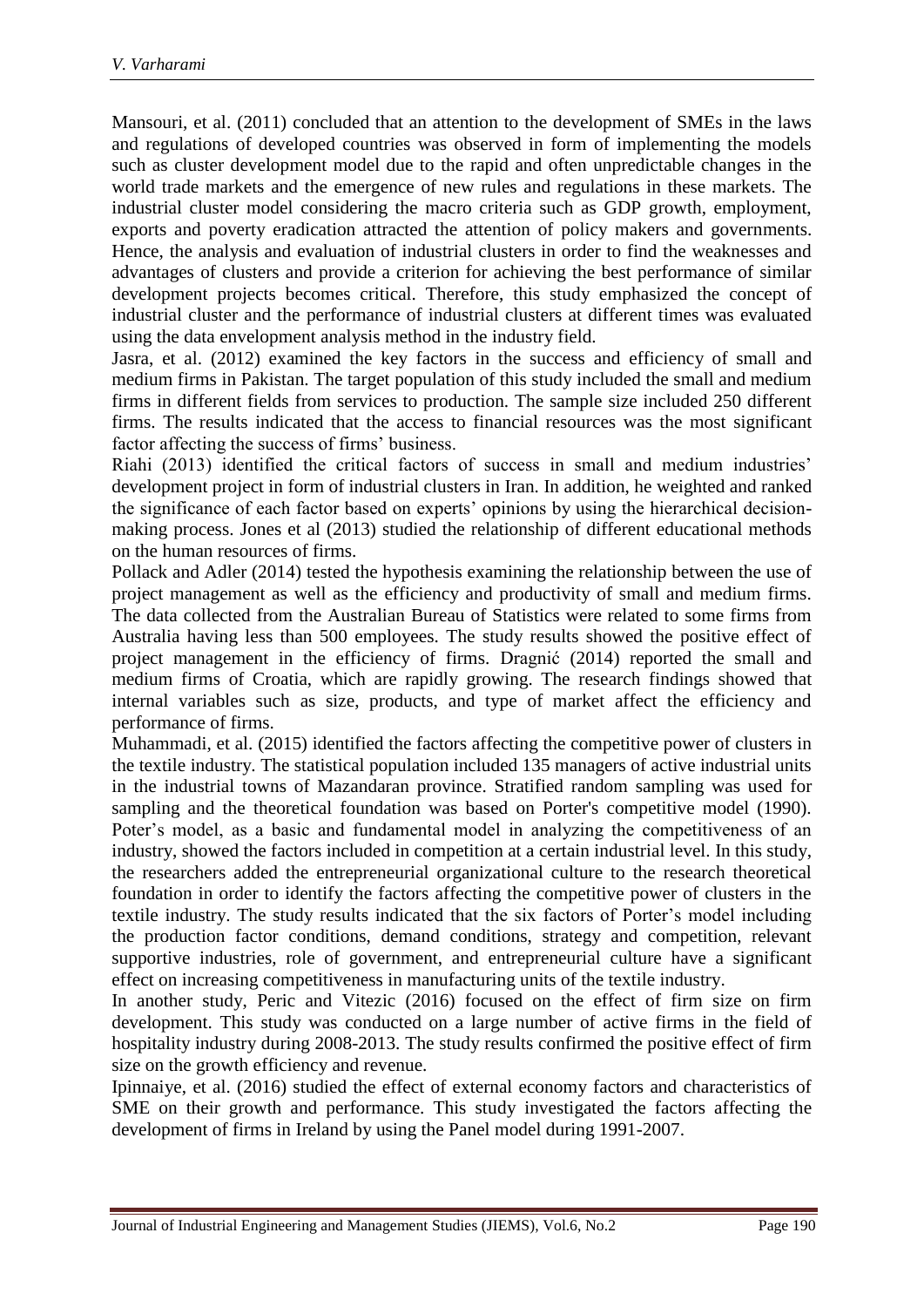This study was different from the above-mentioned studies due to the analysis and modeling of the effect of economic and non-economic factors affecting the efficiency of industrial clusters in large and industrial provinces of Iran and the Panel-VAR model.

### **4. Methodology**

The sample in this study included the active industrial clusters in large and industrial provinces of Iran. The present study evaluated the factors affecting the performance of the above-mentioned factors while the statistics of annual profit of clusters during the studied period was used as the performance. Factors affecting the performance of clusters during 2006-2015 were presented in Table 1.

| contextual variables          | characteristics of SME | characteristics of entrepreneur |
|-------------------------------|------------------------|---------------------------------|
| access to loan                | production rate        | work experience                 |
| marketing sector              | cluster size           |                                 |
| cluster location              |                        |                                 |
| bank facilities interest rate |                        |                                 |
| .                             |                        |                                 |

|  |  |  | Table 1. Variables |
|--|--|--|--------------------|
|--|--|--|--------------------|

**"Source of data": [www.ispo.ir](http://www.ispo.ir/) and amar.org**

#### **4.1. Model estimation and result analysis**

As mentioned in the previous section, equation 1 is fitted for active industrial clusters in large and industrial provinces during 2006-2015 as follows:

 $P = \alpha_0 + \alpha_1 R + \alpha_2 LA + \alpha_3 Q + \alpha_4 LO + \alpha_5 A + \alpha_6 F + \alpha_7 M$  (1)

In equation 1:

P: Cluster performance (annual profit of industrial cluster)

LA: Industrial cluster size (the total number of employees working in active small and medium firms in the industrial cluster was used for this variable)

R: The facility interest rate granted to the industrial clusters from banks

Q: Cluster production rate (the annual production of industrial clusters for this variable was included)

LO: The closeness of industrial cluster to market (if the cluster is close to the capital of the province, this variable should be considered as 1 but if the cluster is close to the large cities of the province, this variable should be zero).

F: Access to loan (it enters the model as 0 and 1. If the firm succeeds to receive loan during the studied period, it should be considered as 1, otherwise zero).

M: Since having the marketing sector affects the profitability of an industrial cluster, this variable was considered as 1 for the clusters in which small and medium firms have a marketing unit while this variable was considered as zero for other clusters.

A: The work experience of cluster manager (since , the managers of small and medium firms were constant during their activity period in the studied cluster, the years of establishing the industrial cluster was considered in this variable as the work experience of cluster manager. In this study, the Panel-VAR method was used to estimate the variable coefficients and extract their relationships. The Panel-VAR is as follows:

$$
X_{it} = \Gamma(L)X_{it} + U_i + \epsilon_{it} \tag{2}
$$

In equation 2,  $X_{i}$  represents the dependent variable of vector and  $\Gamma(L)$  indicates the polynomial matrix from dependent variable lag as  $\Gamma(L) = \Gamma_1 L^1 + \Gamma_2 L^2 + \cdots + \Gamma_p L^p$ . U<sub>i</sub> is considered as the fixed effects vector and  $\epsilon_{it}$  indicates the error vector. In the Panel-VAR model, the fixed effects estimator is not consistent since the vector of fixed effects with is correlated with dependent variable lags. The orthogonal deviation (Helmert's method) was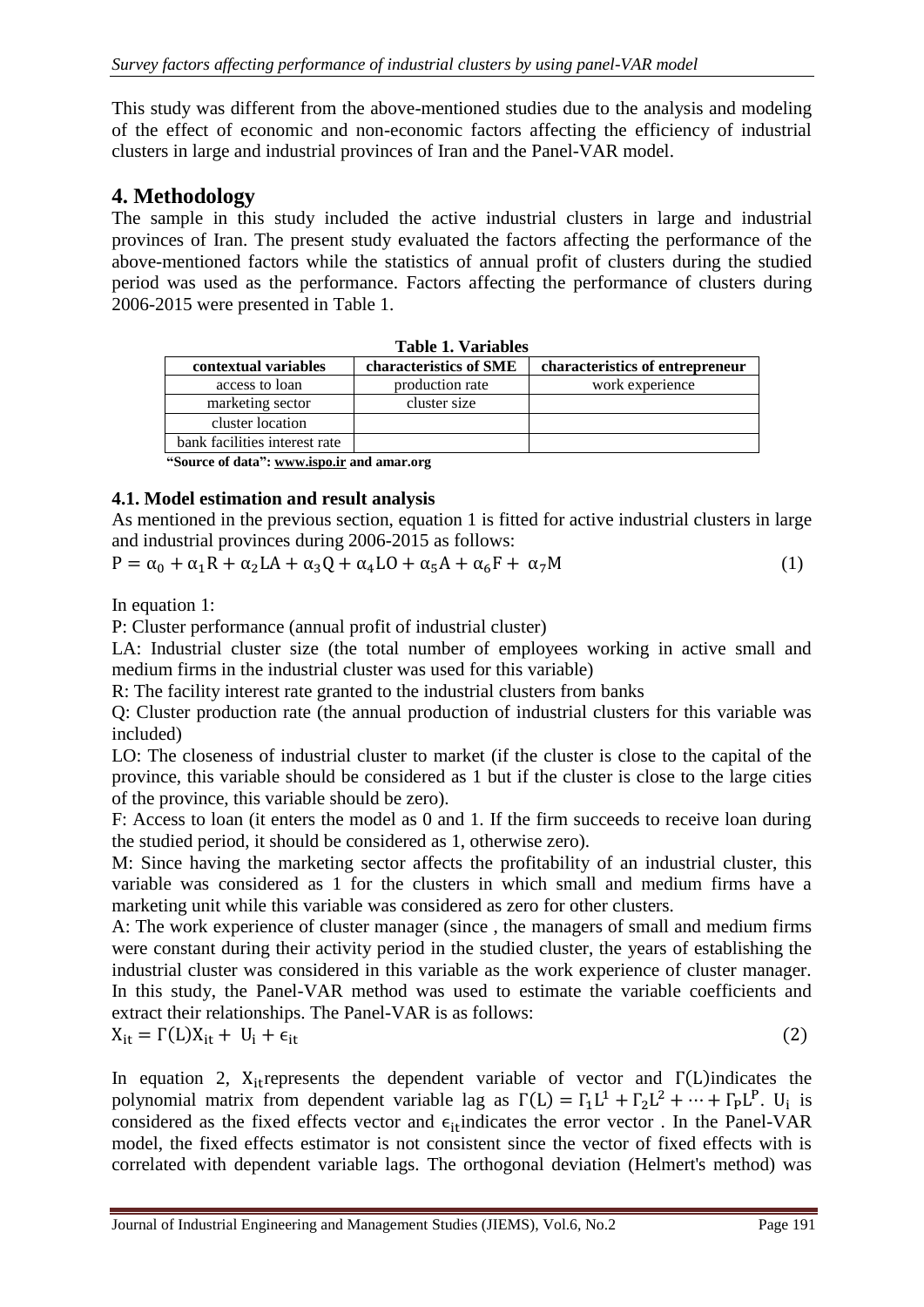used to solve this problem (Zichino & Lau (2006)). In this model, by removing the fixed effects, the model variables is adjusted as  $\overline{x}_{it}^{m} = \sum_{s=t+1}^{T_i} \frac{x_{is}^{m}}{T_i}$  $T_i-t$  $T_{s=t+1}^{i} \frac{x_{is}}{x_{i-t}}$  and the dependent variable vector is as  $X_{it} = (x_{it}^1, x_{it}^2, ..., x_{it}^M)$  'where  $T_i$  is the last year of the studied sample.  $\bar{\epsilon}_{it}^m$  Represents the adjusted variable of  $\epsilon_{it}^{m}$  and specfiic error vector is as  $\epsilon_{it} = (\epsilon_{it}^{1}, \epsilon_{it}^{2}, ..., \epsilon_{it}^{M})'$ . Thus, the adjusted variables are as follows:

$$
\tilde{\mathbf{x}}_{it}^{m} = \delta_{it} (\mathbf{x}_{it}^{m} - \overline{\mathbf{x}}_{it}^{m}) \mathbf{s} \tilde{\epsilon}_{it}^{m} = \delta_{it} (\epsilon_{it}^{m} - \overline{\epsilon}_{it}^{m})
$$
\n(3)

In equation 3,  $\delta_{it} = \sqrt{(T_i - t)/(T_i - t + 1)}$ . Finally, after the adjustments, the equation 3 changes in to the following equation.  $\widetilde{X}_{it} = \Gamma(L)\widetilde{X}_{it} + \widetilde{\epsilon}_{it}$  (4)

In equation 4,  $\tilde{\epsilon}_{it} = (\tilde{\epsilon}_{it}^1, \tilde{\epsilon}_{it}^2, ..., \tilde{\epsilon}_{it}^M)'$  and  $\tilde{X}_{it} = (\tilde{X}_{it}^1, \tilde{X}_{it}^2, ..., \tilde{X}_{it}^M)'$ . Performing such adjustments and using the orthogonal deviation method express each variable as deviation from the average future observations and solves the problem of inconsistency. Thus, applying the adjustments and using the orthogonal deviation method leads to the establishment of consistency variance and removal of consecutive correlation (Arlano and Bor, 1995). On the other hand, the lags of dependent variables can be used as a tool in the Panel-VAR model leading to the increase of model efficiency. One of the reasons for selecting this model was the economic variables are often affected by exogenous variables and their lagged values.

Before fitting the equation 1, the variables reliability was first studied by  $LLC<sup>1</sup>$  test. In this test, the null hypothesis is  $\rho = 0$ expressing that all variables are unstationary. As shown in Table 2, all variables are stationary.

| Variable | <b>Statistics</b> | <b>Probability value</b> | <b>Status</b>              |
|----------|-------------------|--------------------------|----------------------------|
| LA       | 8.65              | 0.0000                   | stationary at level $I(0)$ |
|          | 2.55              | 0.001                    | stationary at level $I(0)$ |
|          | 2.91              | 0.005                    | stationary at level $I(0)$ |
|          | 2.04              | 0.0000                   | stationary at level $I(0)$ |
|          | 2.16              | 0.0000                   | stationary at level $I(0)$ |

**Table 2. The testing results of unit root test**

Then, the Fischer coitegration test was used for studying the coitegration of variables in the long term. As indicated in Table 3, the model variables are significant at 5% level and the null hypothesis as the lack of coitegration among the variables is rejected. In addition, the coitegration among the variables in the long term is confirmed.

|  | Table 3. The results of Fischer coitegration test |  |
|--|---------------------------------------------------|--|
|  |                                                   |  |

| $-$ 000 - 000 - 0000 - 0000 - 0000 - 00000 - 00000 - 00000 - 00000 |             |                    |  |  |  |  |  |
|--------------------------------------------------------------------|-------------|--------------------|--|--|--|--|--|
| <b>Test statistics</b>                                             | t-statistic | <b>Probability</b> |  |  |  |  |  |
| ADF                                                                |             | 0.0000             |  |  |  |  |  |

In this section, the effect of exploratory variables in the model on the performance of industrial clusters in large and industrial provinces of Iran is studied. Table 4 indicates the results obtained from estimation.

 $\overline{\phantom{a}}$ <sup>1</sup> Levene, Lynn, and Chu (2002)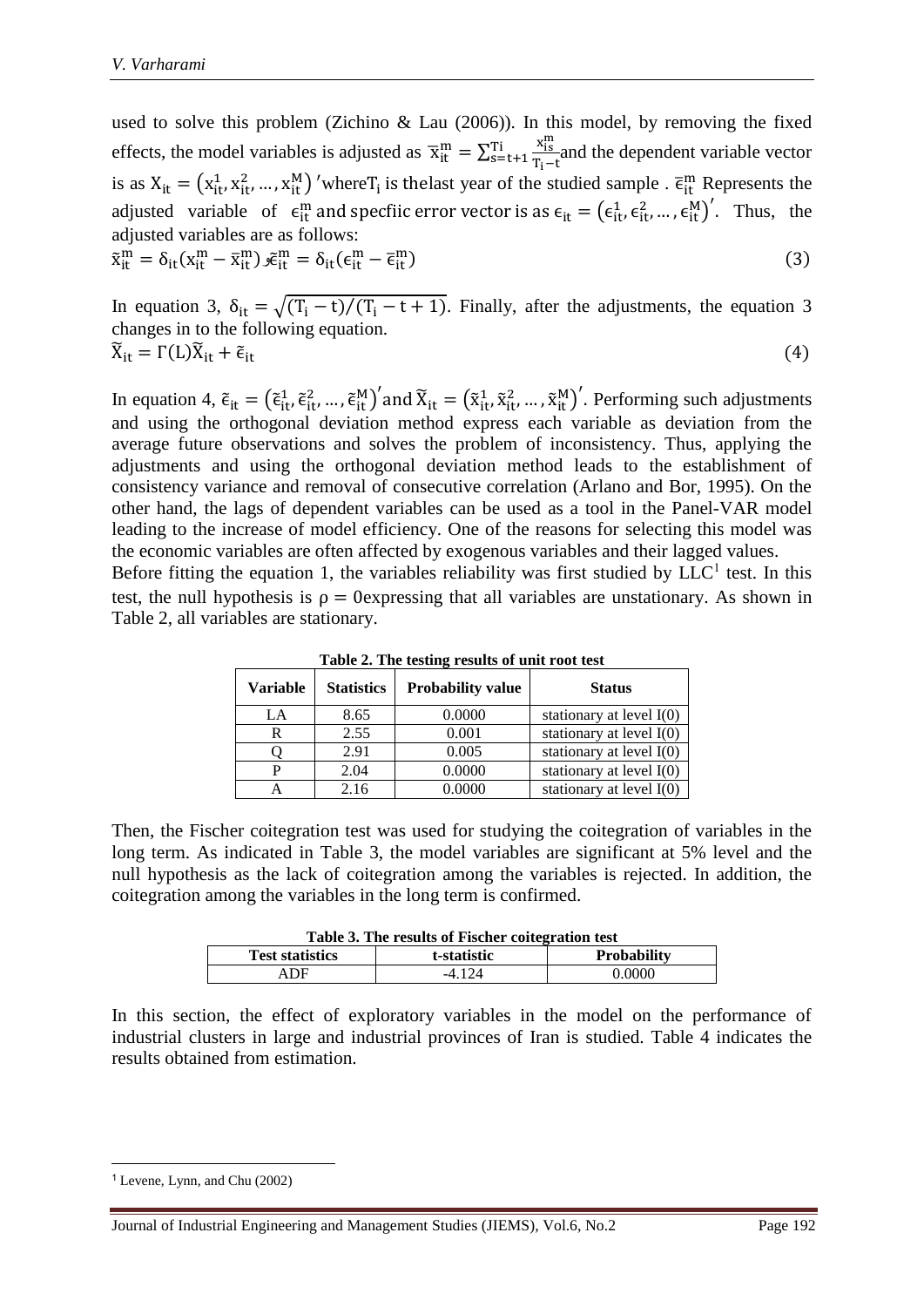| Dependent variable | <b>Coefficient</b> | <b>Probability</b> | t-statistics |  |  |
|--------------------|--------------------|--------------------|--------------|--|--|
| C                  | 0.388              | 0.017              | 2.24         |  |  |
| $P(-1)$            | 0.645              | 0.01               | $-3.65$      |  |  |
| $LA(-1)$           | 0.021              | 0.002              | 1.85         |  |  |
| $LO(-1)$           | 0.059              | 0.0019             | $-3.101$     |  |  |
| $R(-1)$            | $-0.015$           | 0.0026             | $-1.97$      |  |  |
| $Q(-1)$            | 0.32               | 0.00421            | $-2.23$      |  |  |
| $F(-1)$            | 0.765              | 0.0018             | $-2.45$      |  |  |
| $M(-1)$            | 0.016              | 0.0019             | 2.31         |  |  |
| $A(-1)$            | 0.108              | 0.002              | 2.61         |  |  |
| $R^2 = 0.82$       |                    |                    |              |  |  |

**Table 4. The estimation results of Panel VAR model**

As indicated in Table 4, all variables are effective in the performance of industrial clusters during the studied period. The coefficient of facilities interest rate was -0.015 indicating that the more facility interest rate leads to more increase in returning the loan, leading to a reduction in the performance of firms. Therefore, this variable plays a negative effect on the dependent variable. In case of LA variable or industrial cluster size (0.021), the bigger cluster leads to more tendencies toward the banks for granting loans. Thus, financing these clusters is performed more easily with less expensive expenses leading to better performance.

In addition, Q or the production rate of industrial clusters in the selected provinces (0.32) plays a positive effect on their performance. Further, LO or the closeness of industrial cluster to the market (0.059) has a positive effect on the performance of industrial clusters in the selected provinces. As these clusters are closer to the capital of provinces and big cities, they should pay less transportation cost to transport their products to the market. Thus, they can prepare their products and input with less cost and transfer them to the market leading to an increase in the performance of clusters. The access to loan (0.765) could positively influence on the performance of industrial clusters among the selected provinces. As the clusters have easier access to financial resources, they can provide their required equipment and technology more easily and timely affecting their performance. Finally, the variable M or marketing had the coefficient of 0.016 having a positive effect on the performance of industrial clusters among the selected provinces. In fact, the clusters having an appropriate marketing unit in small and medium firms can sell more products with better prices and have more performance. The work experience of cluster managers or A had the coefficient of 0.108 indicating the more work experience of a firm manager has a positive effect on its performance. Among the studied variables in this study, the access to loan had the maximum effect on the performance of industrial clusters. The fitting  $\mathbb{R}^2$  is 0.82 indicating the goodness of fit. In the Panel-VAR model, the variance was analyzed after the fitting to determine the share of each shock in the variance of the endogenous variable in the system.

#### **5. Analysis of variance**

Analysis of variance measures the share of each shock in the variance of the endogenous variable in the system. The variance was analyzed to measure the share of the variables affecting the performance of industrial clusters among the selected provinces of this study.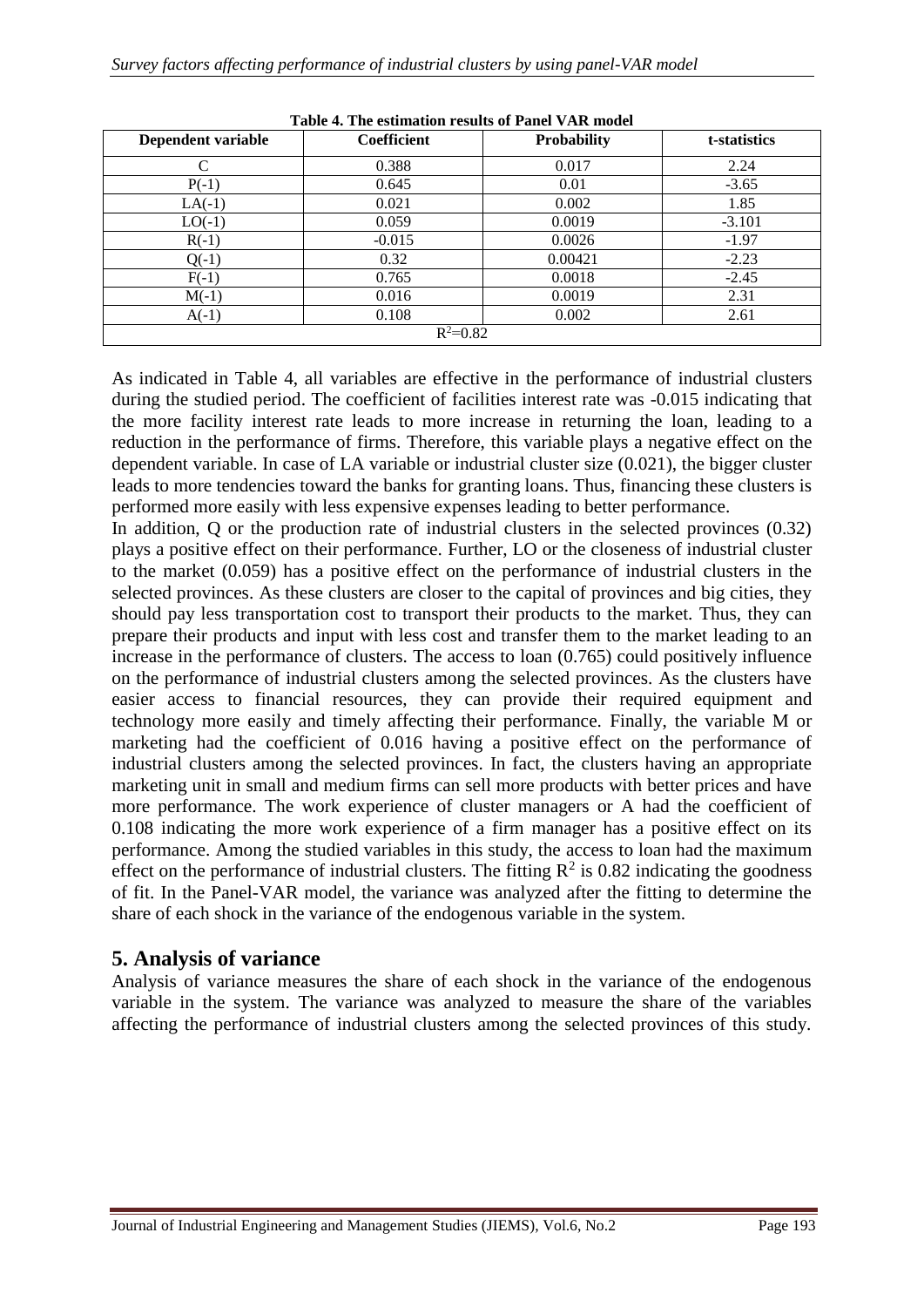| Period | S.E.   | P       | R      | Q        | LA     | F       | M      | A      | LO      |
|--------|--------|---------|--------|----------|--------|---------|--------|--------|---------|
|        | 0.1194 | 100     | 0.000  | 0.000    | 0.000  | 0.000   | 0.000  | 0.000  | 0.000   |
| 2      | 0.2945 | 21.7636 | 0.0953 | 13.8827  | 0.1171 | 63.8349 | 0.1162 | 0.1285 | 0.0002  |
| 3      | 0.3578 | 19.6548 | 0.3297 | 9.4942   | 0.1286 | 70.1565 | 0.1352 | 0.2559 | 0.0137  |
| 4      | 0.3932 | 18.3485 | 0.2732 | 11.8239  | 0.3047 | 68.8531 | 0.3217 | 0.3651 | 0.0133  |
|        | 0.4313 | 17.3954 | 0.3990 | 9.9452   | 0.4032 | 71.4732 | 0.4514 | 0.4526 | 0.02021 |
| 6      | 0.0044 | 16.9449 | 0.3720 | 10.8845  | 0.6770 | 70.6734 | 0.6765 | 0.6874 | 0.0209  |
|        | 0.0470 | 16.6940 | 0.4416 | 9.9045   | 0.8814 | 71.6527 | 0.8815 | 0.8927 | 0.0258  |
| 8      | 0.4821 | 16.2712 | 0.4285 | 10.6306  | 1.2165 | 70.9565 | 1.2612 | 1.3174 | 0.02675 |
| 9      | 0.4955 | 16.3723 | 0.4940 | 10.03031 | 1.5928 | 71.0250 | 1.5929 | 1.5925 | 0.0291  |
| 10     | 0.5044 | 15.8594 | 0.4976 | 10.9348  | 2.0919 | 70.065  | 2.0919 | 2.1954 | 0.03002 |

**Table 5. The analysis of variance for performance**

Since the prediction error of each year is calculated based on the error of the last year, the prediction always increases during the studied period. The columns of the above table showed the percentage of prediction variance due to different shocks that the total of each row should be equal to 100%. Based on the obtained results, 100% of explanations in performance were conducted in the first period. Explanatory power was reduced during that time reaching to 15.8% in the tenth period. The access to loan in the second period explained 63% of explanations in performance reaching to 70% in the  $10<sup>th</sup>$  period and having the maximum explanatory rate. Thus, the share of other explanatory variables, especially the access to loan in explaining the performance of industrial clusters in big and industrial provinces of Iran during the studied period significantly increased by changing one period. The variables of production and industrial cluster size were the next rank of explaining the performance in the selected industrial clusters' during the studied period.

#### **6. Conclusion**

Industrial clusters have a highly effective role in the economic growth of the country. Thus, identifying the effective factors in the performance of industrial clusters should be highlighted. The present study aims to evaluate the effective factors in the performance of industrial clusters in big and industrial provinces of Iran during 2006-2015. Based on foreign and domestic studies, the variables of access to loan, cluster size, facilities interest rate, production rate, marketing, and closeness to market cluster were among the factors affecting the performance of industrial clusters. Finally, the model fitting in the studied period was examined by the Panel-VAR model. Before fitting the model, the LLC unit root test and Fischer coitegration test were used.

The results of model fitting and analysis of variance indicated that the access to loan had the maximum effect on the performance of clusters in the above-mentioned provinces during the studied period. The positive coefficient of this variable showed that the easier access to loan increases the performance of clusters. In addition, production rate, cluster size, marketing sector in cluster, and closeness of cluster to market had a positive effect on the performance of industrial clusters. As the industrial clusters are closer to sale markets and capitals of provinces, the products can be sold more easily leading to better performance. Based on the fitting results, the facilities interest rate had a negative effect on the performance of firms. Therefore the high bank facilities rate imposed a high cost to banks leaving a negative effect on their performance. Further, the work experience of managers as the characteristics of entrepreneur had a positive effect on the performance of industrial clusters during the studied period.